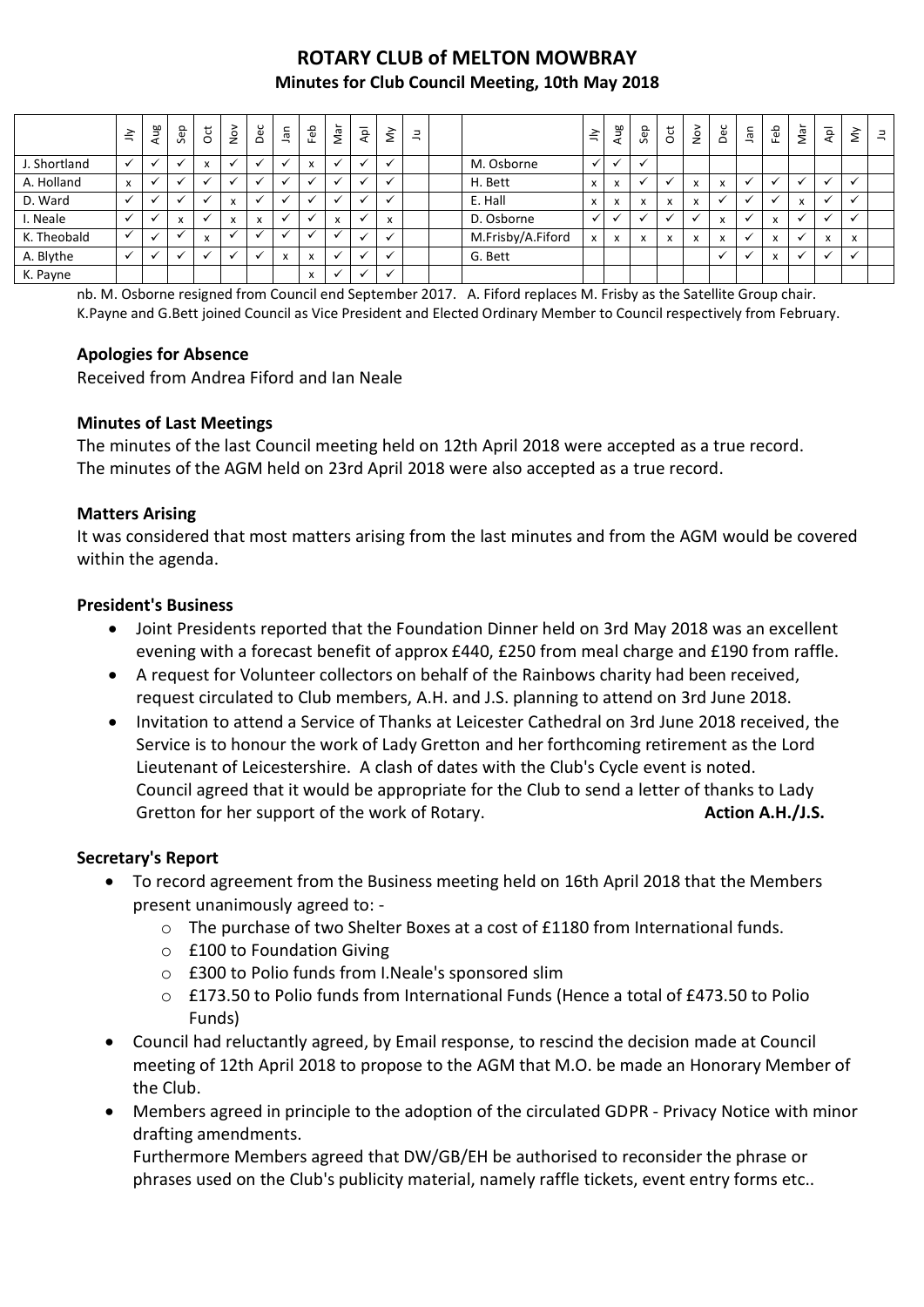# **General Data Protection Regulations** (GDPR) - Privacy Notice

- Council agreed some minor ''Drafting amendments'' in the policy, none of which change any substantive issues. Secretary to amend and reissue. **Action D.W.** Action D.W.
- Council reconsidered options for templates for use on event material, namely one standard phrase for all events, or two more specific templates for different types of events. Council agreed by a vote of 8:2 to re-affirmed its previous decision to adopt the two template option:
	- o Examples for one off Raffle tickets open to public such as Duck Race, Concerts, etc. *`In compliance with GDPR, your data is for this event only and will be destroyed after the results/winners have been informed. See [www.meltonrotary.org.uk](http://www.meltonrotary.org.uk/) '*
	- o Examples for repeat events such as Santa Fun Run, Classic and Vintage Car event etc... *`In compliance with GDPR, your data is for this and future SFR/Car events only. See www.meltonrotary.org.uk '* **Action Council**
- Further points requiring resolution and action were agreed as:
	- o Club's website security with one common password, webmaster to be involved.
	- o Clarification of data collection and storage procedure for event organisers.
	- o Members handbook, declaration of agreement from members required to enable use of data presently available for Members use. **Action Council** and the set of the Members use.

# **Club Assembly 21st May 2018.**

 Council requested that all Committee reports for Club Assembly be with the Secretary by Wednesday night 16th May 2018 so that a complete Club report could be collated for circulation to Council. D.O. agreed to prepare the International Committee report in the absence of an International Committee Chair.

**Treasurer's Report** (Report previously circulated with details as at 10th May 2018)

- **Club Account** balance at £4,407.49, included in the total is £1900.30 of Satellite Group monies, the balance of £2,507.19 is main Club's.
- **Trust Account**. Balance decreased to £7,979.76of which £6,752.52 is reserved to Committees, or allocated for projects, the remaining balance of £1,227.24 is unallocated, or to be attributed to specific charities.

Expenditure during the period included: -

- o £1,180 for Shelter Boxes
- o £1,000 for Foundation Giving
- o £473.50 for Polio

Joint Youth expenditure still to be finalised

St. Mary's Church - Uppingham School Concert proceeds forecast at £895.96, with Church hire costs to be finalised. **Action K.T./A.B. Action K.T./A.B. Action K.T./A.B.** 

# **Committee Reports: -**

**International** (No meeting held as yet this month).

# **Foundation**

A request received for sponsorship for a PhD student, request being evaluated. **Action A.B.**

**Youth** (Minutes of meeting circulated)

- Youth report as meeting minutes circulated earlier.
- The Youth Speaks team from Catmose College had progressed through to the National Finals of the competition which would be held in Exmouth. A request for a contribution of £50 to the students travel costs was approved by Council. E.H. to put to Business Meeting. **Action E.H.**

#### **Interact**

Young Citizens Award had been presented to Interact Club